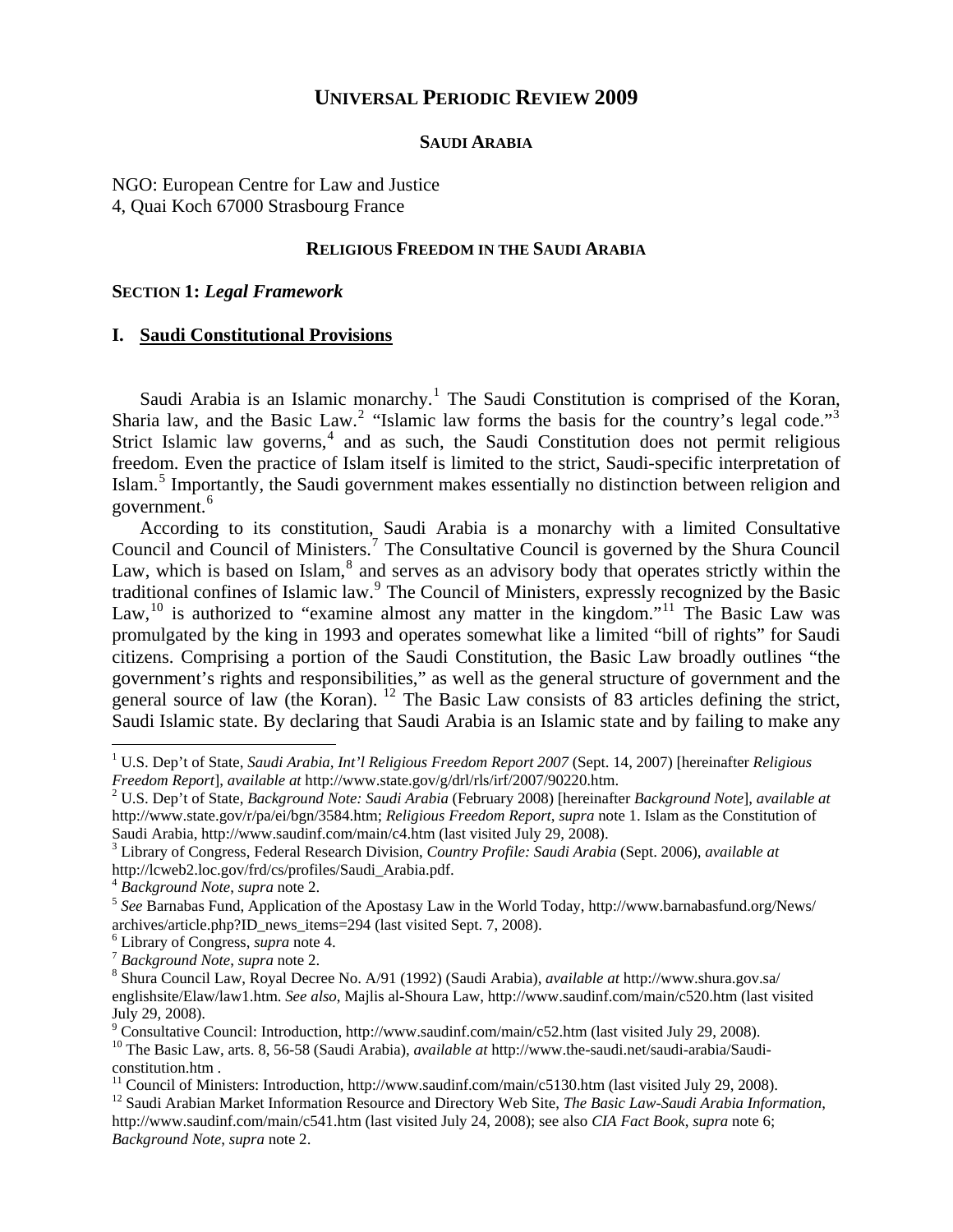provision for non-Islamic religious liberties, the Basic Law necessarily prohibits the practice of any religion other than Islam. The following articles demonstrate this fact:

- Article 1: "The Kingdom of Saudi Arabia is a sovereign Arab Islamic state with Islam as its religion; God's Book and the Sunnah of His Prophet, God's prayers and peace be upon him, are its constitution, Arabic is its language and Riyadh is its capital."<sup>[13](#page-1-0)</sup>
- Article 7: "Government in Saudi Arabia derives power from the Holy Koran and the Prophet's tradition."<sup>[14](#page-1-1)</sup>
- Article 8: "Government in the Kingdom of Saudi Arabia is based on the premise of justice, consultation, and equality in accordance with the Islamic Shari'ah."<sup>[15](#page-1-2)</sup>
- Article 12: "The consolidation of national unity is a duty, and the state will prevent anything that may lead to disunity, sedition and separation."<sup>[16](#page-1-3)</sup>
- Article 23: "The state protects Islam; it implements its Shari'ah; it orders people to do right and shun evil; it fulfills the duty regarding God's call."<sup>[17](#page-1-4)</sup>
- Article 26: "The state protects human rights in accordance with the Islamic Shari'ah."<sup>[18](#page-1-5)</sup>
- Article 33: "The state establishes and equips the Armed Forces for the defence of the Islamic religion, the Two Holy Places, society, and the citizen."[19](#page-1-6)
- Article 48: "The courts will apply the rules of the Islamic Shari'ah in the cases that are brought before them, in accordance with what is indicated in the Book and the Sunnah, and statutes decreed by the Ruler which do not contradict the Book or the Sunnah."<sup>[20](#page-1-7)</sup>
- Article 55: "The King carries out the policy of the nation, a legitimate policy in accordance with the provisions of Islam; the King oversees the implementation of the Islamic Shari'ah, the system of government, the state's general policies; and the protection and defence of the country."<sup>[21](#page-1-8)</sup>
- Article 67: "The regulatory authority lays down regulations and motions to meet the interests of the state or remove what is bad in its affairs, in accordance with the Islamic Shari'ah.  $\ldots$ ."<sup>[22](#page-1-9)</sup>

# **II. Legislation**

While legislative reforms are currently proposed, a written law, similar to legal codes, is not generally available.<sup>[23](#page-1-10)</sup> This is consistent with the tenets of Sharia law and is a common criticism of Saudi law.<sup>[24](#page-1-11)</sup> In general, the public practice of non-Islamic religions is strictly prohibited by Saudi Islamic law.<sup>[25](#page-1-12)</sup> There simply are no rights to assembly, free practice of religion or other

<span id="page-1-0"></span><sup>&</sup>lt;sup>13</sup> The Basic Law, art. 1 (Saudi Arabia), *available at* http://www.the-saudi.net/saudi-arabia/Saudi-constitution.htm.

<span id="page-1-2"></span>

<span id="page-1-4"></span><span id="page-1-3"></span>

<span id="page-1-1"></span><sup>&</sup>lt;sup>14</sup> The Basic Law, art. 7 (Saudi Arabia), *available at* http://www.the-saudi.net/saudi-arabia/Saudi-constitution.htm.<br><sup>15</sup> The Basic Law, art. 8 (Saudi Arabia), *available at* http://www.the-saudi.net/saudi-arabia/Saudi

<span id="page-1-6"></span><span id="page-1-5"></span>

<span id="page-1-8"></span>

<span id="page-1-7"></span><sup>&</sup>lt;sup>20</sup> The Basic Law, art. 48 (Saudi Arabia), *available at* http://www.the-saudi.net/saudi-arabia/Saudi-constitution.htm.<br><sup>21</sup> The Basic Law, art. 55 (Saudi Arabia), *available at* http://www.the-saudi.net/saudi-arabia/Sau

<span id="page-1-10"></span><span id="page-1-9"></span>July 29, 2008, http://www.christiantoday.com/article/alqaeda.terrorist.accuses.saudi.king.of.trying.to.spawn.new. religion/21025.htm.

<span id="page-1-11"></span><sup>24</sup> *E.g.*, Saudi Arabia Events of 2007, HUMAN RIGHTS WATCH, http://hrw.org/englishwr2k8/docs/2008/01/31/ saudia17618.htm (last visited July 28, 2008).

<span id="page-1-12"></span><sup>25</sup> *E.g.*, *Religious Freedom Report*, *supra* note 1.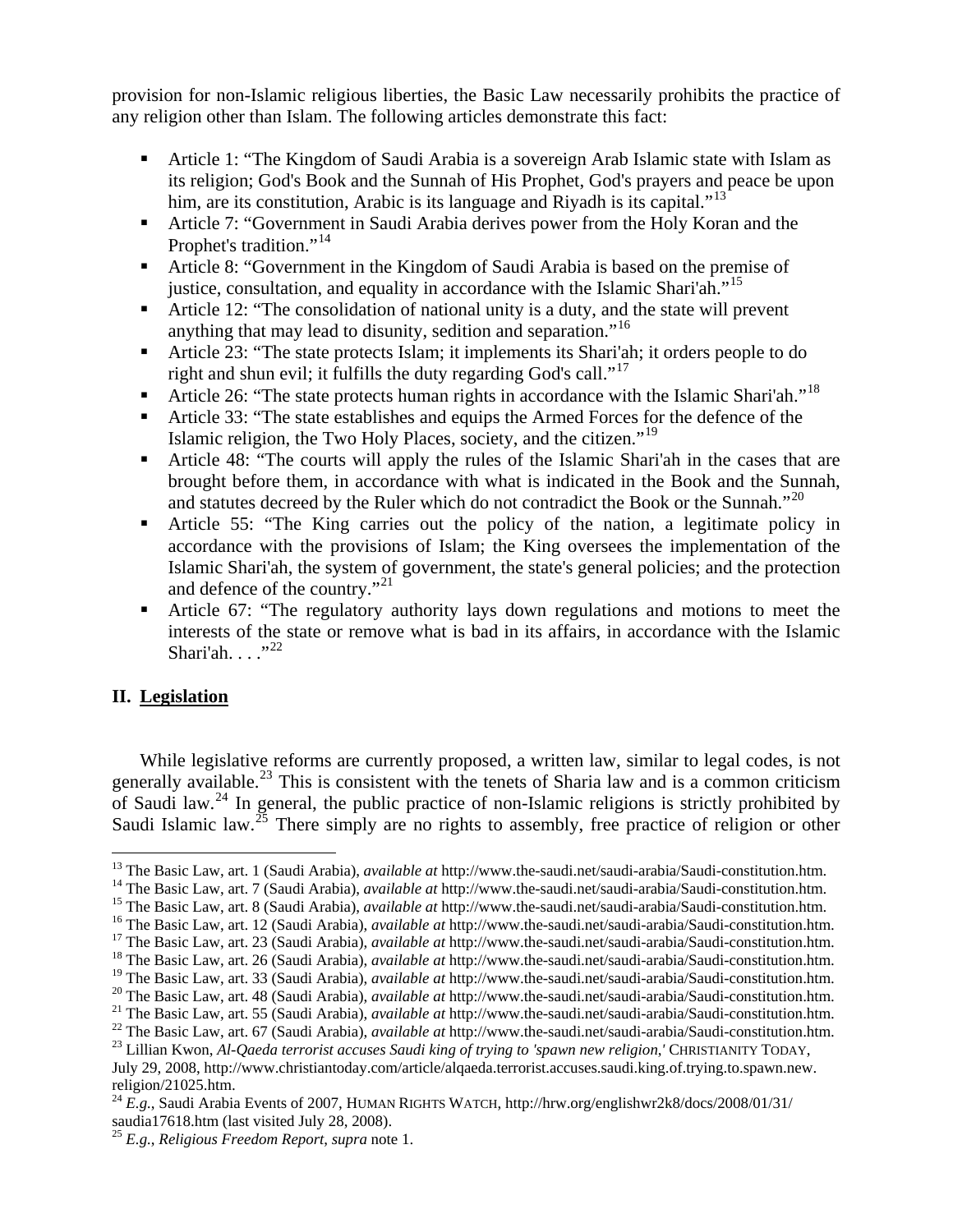guarantees of religious liberty: "The Saudi government denies its citizens basic rights to free speech, assembly and association, commits abuses with impunity, and systematically discriminates against migrant workers, women and religious minorities."<sup>[26](#page-2-0)</sup> No non-Sunni-Muslim places of worship are permitted—i.e., churches and synagogues are prohibited.<sup>[27](#page-2-1)</sup>

Saudi Arabia formally enforces Islamic law through the Mutaween, the Saudi government's religious police. The Mutaween are semiautonomous<sup>[28](#page-2-2)</sup> with "largely unchecked power to curtail [individual] rights."<sup>[29](#page-2-3)</sup> The Mutaween are notoriously intolerant of non-Muslims.<sup>[30](#page-2-4)</sup> Enforcement of Islamic moral and social behavior includes armed and unarmed actions—the enforcement includes, e.g., Islamic dress codes, association between males and females, five daily Islamic prayers, and limits on public displays of non-Islamic religions (i.e. Christmas decorations). Legally, the Mutaween are not permitted to make arrests without police accompaniment and are not allowed to detain individuals for more than  $24$  hours.<sup>[31](#page-2-5)</sup> Abuses, however, are well known with critics accusing the Mutaween of acting "above the law" and with general impunity. $32$  Such abuses include arbitrary arrests, interrogations, torture, deportation, harassment, and illegal detention.<sup>[33](#page-2-7)</sup> Recent reports imply that these abuses are on the decline,  $34$  but reports also indicate that many believe the Mutaween will not be held accountable for abuses.<sup>[35](#page-2-9)</sup>

As of January 2007, 3,227 Mutaween operated in Saudi Arabia.<sup>[36](#page-2-10)</sup> Additionally, an unknown number of "unofficial" volunteers aggressively patrol for religious "violations."<sup>[37](#page-2-11)</sup> The annual incident reports of the Mutaween demonstrate the extent of their enforcement activities and the disproportionate enforcement against non-Muslims. According to U.S. Department of State reports, in 2005-06, a total of 390,117 "incidents" were investigated. Such incidents involved 402,725 persons. Of these incidents, only 25 percent involved Saudi citizens (i.e. Muslims), [38](#page-2-12) while the remaining 75 percent, by definition, involved non-Muslims. Considering the population of Saudi Arabia, the estimated incidence of involvement by Muslims was 0.5% but was 4.2% for non-Muslims.<sup>[39](#page-2-13)</sup> Additional reports indicate that non-citizens are required to carry identity cards that note whether the non-citizen is a Muslim. Reports indicate that the Mutaween use the renewal of these required cards as leverage to pressure non-Muslims into abstaining from their own religious practices. $40$ 

#### **III.Judicial System**

 $\overline{a}$ 

<span id="page-2-0"></span> $^{26}$  *E.g., id.* ("[T]here is no legal recognition or protection of religious freedom, which is severely restricted in practice."). *See also France/Saudi Arabia: Sarkozy Should Raise Human Rights Issues in Saudi Arabia*, Human Rights Watch, http://hrw.org/english/docs/2008/01/11/saudia17761.htm (Jan. 11, 2008) (last visited July 30, 2008).<br><sup>27</sup> U.S. Comm'n on International Religious Freedom, *Policy Focus: Saudi Arabia*, at 15 (2007) [hereinafte

<span id="page-2-2"></span><span id="page-2-1"></span>*Focus 2007*]. 28 *Religious Freedom Report*, *supra*, note 1.

<span id="page-2-6"></span><span id="page-2-5"></span>

<span id="page-2-7"></span>

<span id="page-2-4"></span><span id="page-2-3"></span><sup>&</sup>lt;sup>30</sup> E.g., id. at 17-18.<br><sup>31</sup> E.g., Religious Freedom Report, supra note 1.<br><sup>32</sup> Policy Focus 2007, supra note 29, at 18.<br><sup>33</sup> E.g., Religious Freedom Report, supra note **Error! Bookmark not defined.**; Policy Focus 2007, at 17-18.<br><sup>34</sup> Religious Freedom Report, supra note 1.

<span id="page-2-8"></span>

<span id="page-2-10"></span>

<span id="page-2-9"></span><sup>&</sup>lt;sup>35</sup> Policy Focus 2007, supra note 29, at 18.<br><sup>36</sup> Religious Freedom Report, supra note 1.<br><sup>37</sup> Policy Focus 2007, supra note 29, at 17.<br><sup>38</sup> Religious Freedom Report, supra note 1.

<span id="page-2-12"></span><span id="page-2-11"></span>

<span id="page-2-13"></span><sup>39</sup> The estimated population of Saudi Arabia is 27 million with 7 million, non-Muslim foreigners. *Policy Focus* 

<span id="page-2-14"></span>*<sup>2007</sup>*, *supra* note 29, at 3. 40 *Religious Freedom Report*, *supra* note 1.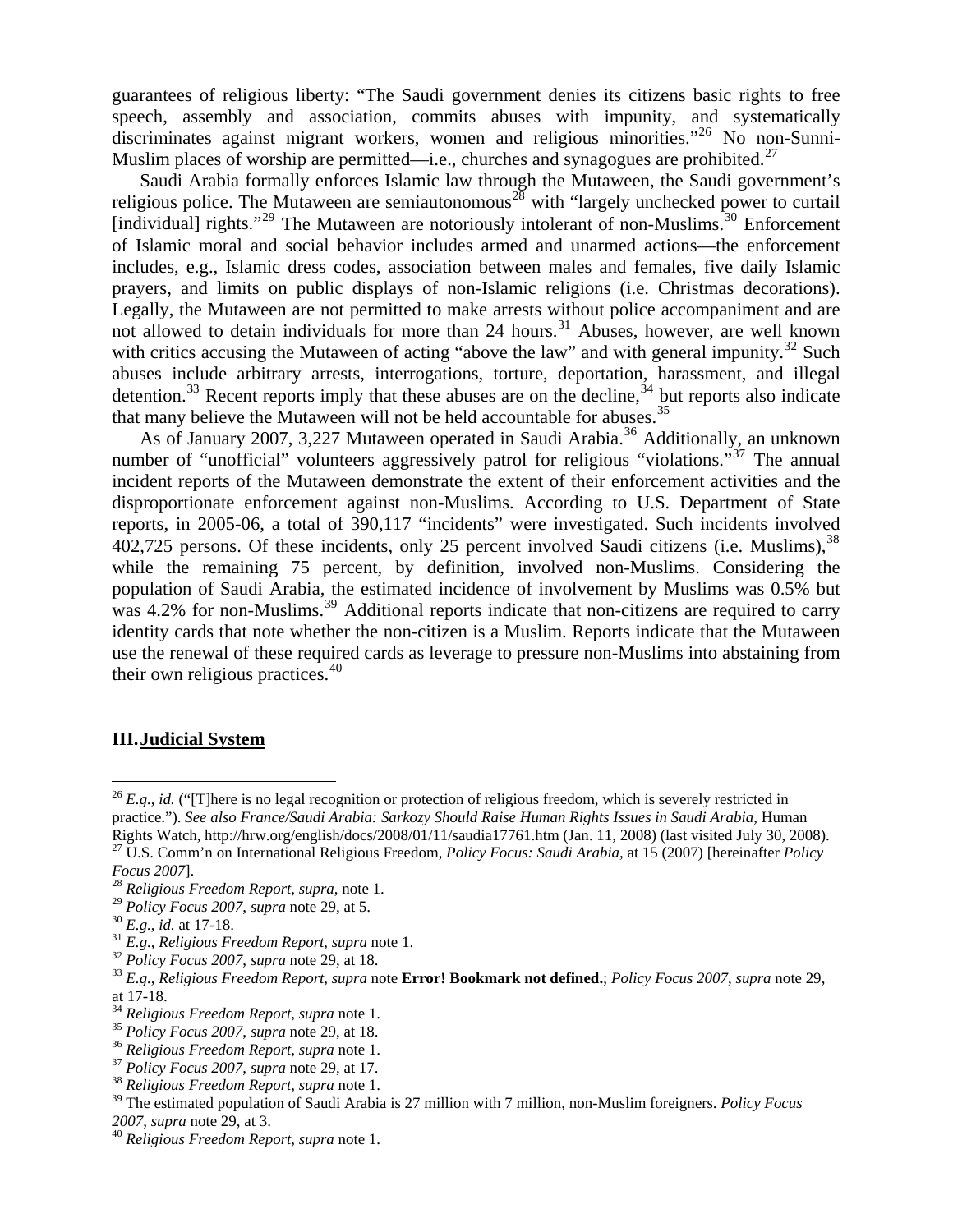Saudi law is based on Sharia (Islamic) law<sup>[41](#page-3-0)</sup> and applies to both Muslims and non-Muslims in the country.[42](#page-3-1) The court system consists of three primary levels: General Courts (trial courts), Appellate Courts, and the Supreme Judicial Council (a final court of appeal requiring the king's approval).[43](#page-3-2) A fourth Summary Court, with all decisions made by one judge, appears to handle minor cases.<sup>[44](#page-3-3)</sup>Consistent with Sharia law, Saudi Arabia does not have a codified, penal code. This lack of a formal penal code permits arbitrary and indeterminate charges contrary to the western concept of the rule of law. <sup>[45](#page-3-4)</sup> For instance, while the "law prohibits imprisonment for more than three days without being charged with a crime . . . ," reports indicate that this law is ignored, particularly by the Mutaween. Additionally, testimony provided by women and non-Muslims is afforded less weight than that provided by Muslims.<sup>[46](#page-3-5)</sup>

In 2008, Saudi Arabia made some reformist overtures and appeared to be liberalizing its legal system.<sup>[47](#page-3-6)</sup> New initiatives have been proposed in an effort to codify Sharia law so as to prevent human rights abuses.<sup>[48](#page-3-7)</sup> Skepticism remains, however, as to whether these reforms will make a significant change in the legal system.<sup>[49](#page-3-8)</sup> One critic of the alleged reforms remarked that "the Saudis . . . are not best placed to host a meeting on religious tolerance." Other judicial reforms in 2002, such as requiring that judicial proceedings be open to the public, have been unsuccessful.<sup>[50](#page-3-9)</sup>

 $\overline{a}$ 

<span id="page-3-0"></span><sup>41</sup> *CIA Fact Book*, *supra*, note 6; see also, Paul Marshall, *Islam's Uncertain Future*, CHRISTIANITY TODAY, http://www.christianitytoday.com/ct/2006/february/36.62.html (last visited July 28, 2008). 42 JURIST.law.pitt.edu, Saudi Arabia: Constitution, Government & Legislation,

<span id="page-3-1"></span>

http://jurist.law.pitt.edu/world/saudiarabia.htm (last visited July 24, 2008). 43 Library of Congress, *supra* note 4. See *also* The Law of the Judiciary, Royal Decree No. M/64, art. 5 (1975)

<span id="page-3-4"></span>

<span id="page-3-3"></span><span id="page-3-2"></span><sup>(</sup>Saudi Arabia) (defining three main court levels with a fourth level, summary [offense] court).<br><sup>44</sup> The Law of the Judiciary, Royal Decree No. M/64, arts. 24-25 (1975) (Saudi Arabia).<br><sup>45</sup> Christopher Wilcke and Clarisa B

<span id="page-3-6"></span><span id="page-3-5"></span> $^{46}$  Library of Congress, *supra* note 4.<br><sup>47</sup> Middle-East-Online.com, Saudi to present liberal face at Madrid forum, http://www.middle-eastonline.com/english/Default.pl?id=26826 (July 10, 2008).

<span id="page-3-7"></span><sup>48</sup> *Riyadh considers written laws for use in Islamic tribunals*, ASIANEWS.IT,

http://www.asianews.it/index.php?l=en&art=12832&geo=42&size=A (July 23, 2008).

<span id="page-3-8"></span><sup>&</sup>lt;sup>49</sup> Magdi Abdlehadi, *Saudis to retrain 40,000 clerics*, BBC NEWS,<br>http://news.bbc.co.uk/2/hi/middle\_east/7308040.stm (March 20, 2008).

<span id="page-3-9"></span><sup>&</sup>lt;sup>50</sup> Religious Freedom Report, *supra* note 1. *See* The Law of the Judiciary, Royal Decree No. M/64, art. 33 (1975) (Saudi Arabia).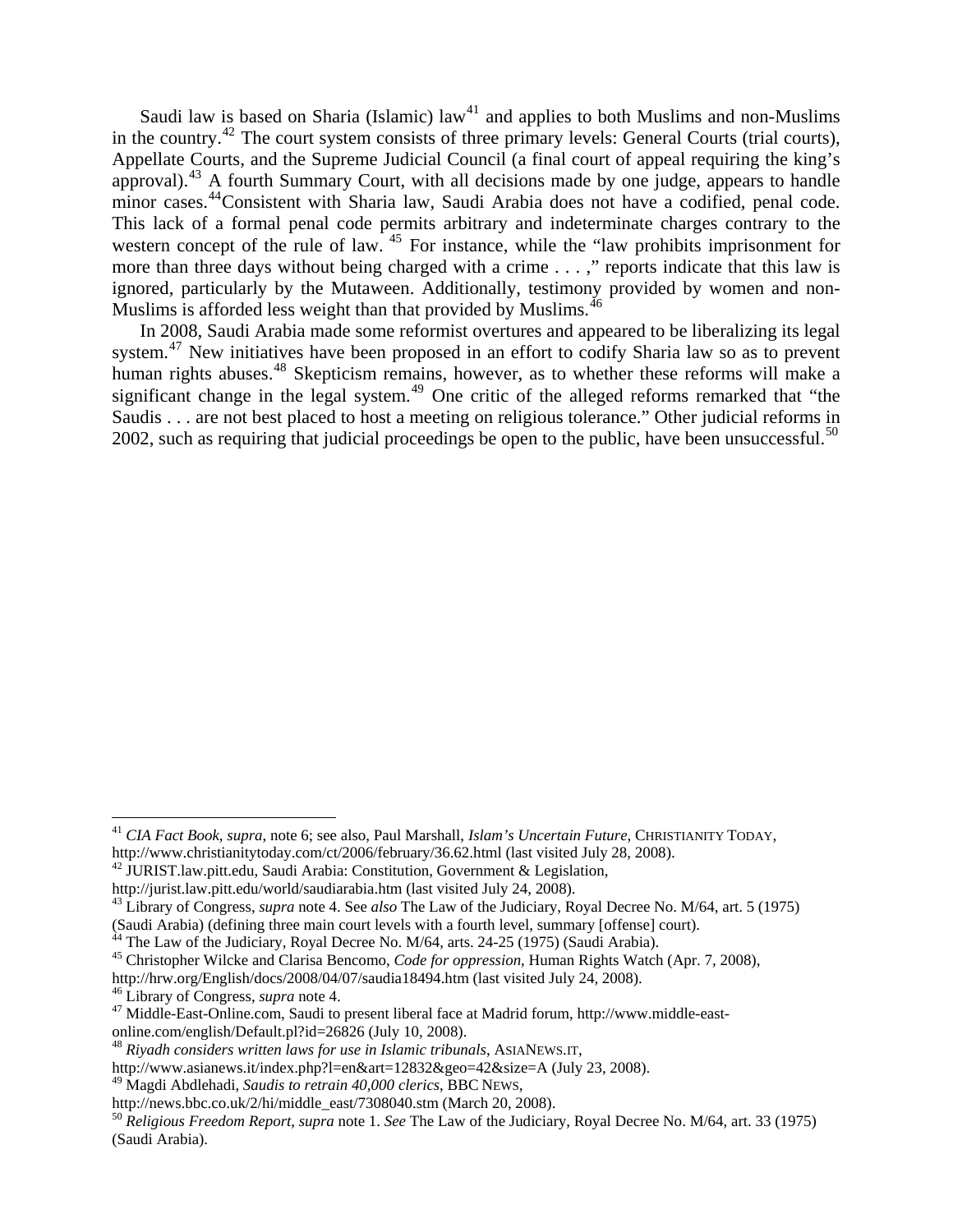# **<u>Selected Recent Incidents of Persecution or Discrimination</u><sup>[51](#page-4-0)</sup>**

### **A. Violence / Discrimination Against Religious Minorities**

- 1. August 2007 Christian doctor detained by Saudi government because of his faith. $52$
- 2. December 2006 Religious police raid private gathering of minority Muslim  $\sec t^{53}$  $\sec t^{53}$  $\sec t^{53}$
- 3. October 2006 Filipino priest arrested, detained for one week; Bibles confiscated<sup>[54](#page-4-3)</sup>
- 4. June  $2006$  Four Christians arrested for praying at home<sup>[55](#page-4-4)</sup>
- 5. April 2006 Catholic priest arrested, deported<sup>[56](#page-4-5)</sup>
- 6. 2006 Religious police raid Filipino Christian gatherings, confiscate Bible and other Christian symbols $^{57}$  $^{57}$  $^{57}$
- 7. May  $2005$  Eight protestant leaders arrested for their faith<sup>[58](#page-4-7)</sup>
- 8. April 2005 40 Pakistani Christians arrested in church raid<sup>[59](#page-4-8)</sup>

# **B. Anti-Proselytism**

- 1. October 2006 Filipino Christian charged with proselytizing; detained, beaten and deported after 8 months $^{60}$  $^{60}$  $^{60}$
- 2. October 2004 Christian man sentenced to ten months in prison, 300 lashes for preaching Christianity [61](#page-4-10)

# **C. Anti- and Forced Conversions**

- 1. July 2007 Apostasy in Saudi Arabia subject to death penalty<sup>[62](#page-4-11)</sup>
- 2. May 2007 Saudi man arrested, tortured for converting from Islam to Christianity<sup>[63](#page-4-12)</sup>
- 3. June 2005 Christians arrested for faith released on condition of renouncing Christianity $64$
- 4. December 17, 2004 Saudi Christian convert arrested and jailed<sup>[65](#page-4-14)</sup>

# **D. Blasphemy**

- 1. May 2008 Saudi web critic and Turkish barber on trial for "insulting" Islam<sup>[66](#page-4-15)</sup>
- 2. November 2005 Teachers jailed, beaten on blasphemy charges<sup>[67](#page-4-15)</sup>

<span id="page-4-3"></span>

 $\overline{a}$ <sup>51</sup>Each incident referenced is accompanied by a web link to the news story, which can be found in the Appendix.

<span id="page-4-2"></span><span id="page-4-1"></span><span id="page-4-0"></span><sup>&</sup>lt;sup>52</sup> http://www.christiantoday.com/article/saudi.arabia.traps.christian.surgeon.for.faith.in.jesus/12061.htm<br><sup>53</sup> Religious Freedom Report, supra note 1.<br><sup>54</sup> Id.<br><sup>55</sup> http://www.asianews.it/index.php?l=en&art=6475&size=A

<span id="page-4-4"></span>

<span id="page-4-5"></span>

<span id="page-4-7"></span><span id="page-4-6"></span><sup>57</sup> *Religious Freedom Report*, *supra* note 1. 58 http://www.asianews.it/index.php?l=en&art=3411&size=A

<span id="page-4-8"></span><sup>&</sup>lt;sup>59</sup> http://www.worthylinks.com/view/2314<br><sup>60</sup> Religious Freedom Report, supra note 1.

<span id="page-4-11"></span><span id="page-4-10"></span><span id="page-4-9"></span><sup>&</sup>lt;sup>61</sup> http://www.asianews.it/index.php?l=en&art=1776#<br><sup>62</sup> http://www.barnabasfund.org/News/archives/article.php?ID\_news\_items=294<br><sup>63</sup> Religious Freedom Report, supra note 1.<br><sup>64</sup> http://www.asianews.it/index.php?l=en&art

<span id="page-4-12"></span>

<span id="page-4-13"></span>

<span id="page-4-15"></span><span id="page-4-14"></span> $^{66}$  http://hrw.org/english/docs/2008/05/13/saudia18816.htm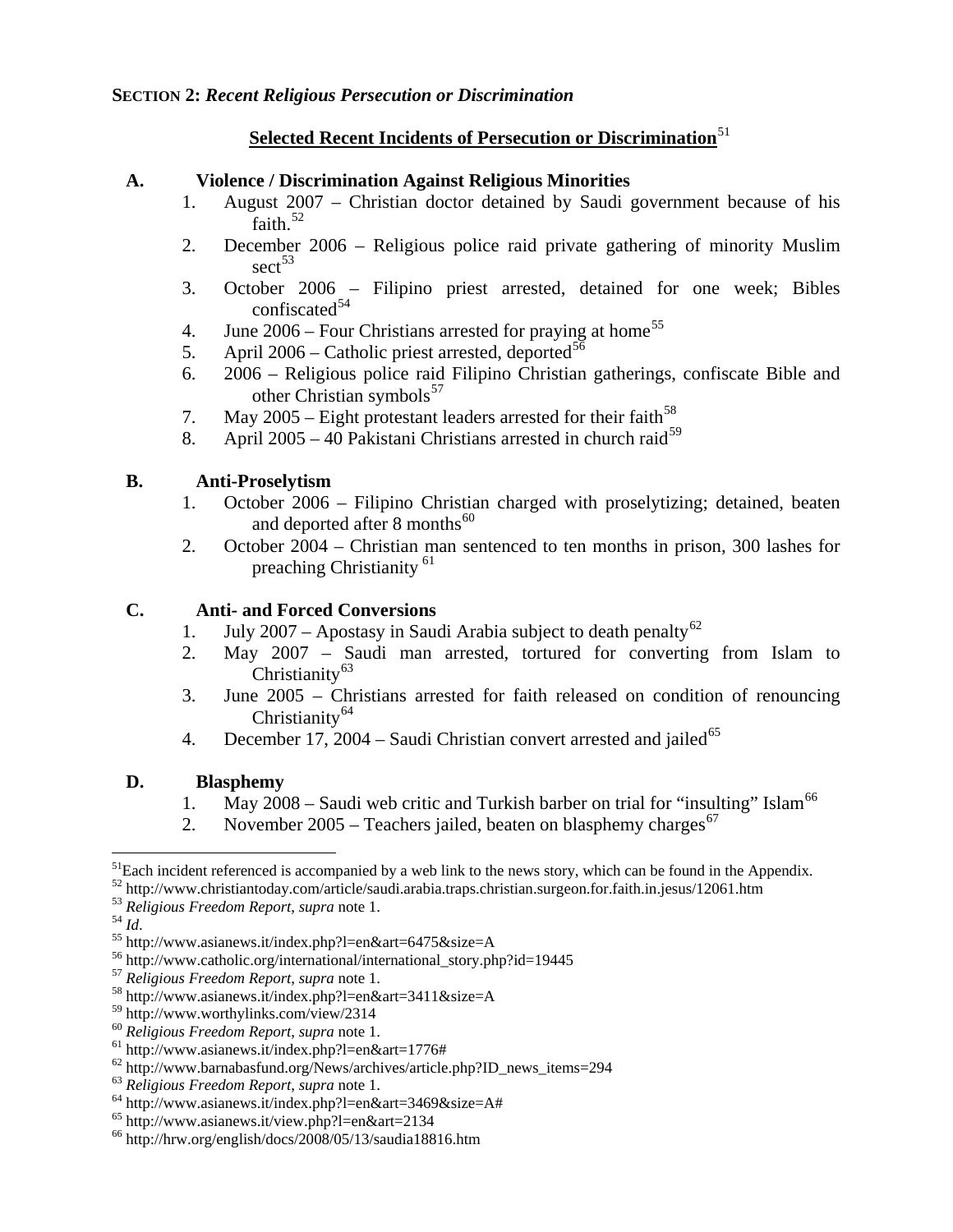# **UNIVERSAL PERIODIC REVIEW 2009**

# *SAUDI ARABIA*

NGO: European Centre for Law and Justice 4, Quai Koch 67000 Strasbourg France

### **RELIGIOUS FREEDOM IN SAUDI ARABIA**

# **APPENDIX**

# **Section 2**

### **A. Violence / Discrimination Against Religious Minorities**

**1. Saudi Arabia Traps Christian Surgeon for Faith in Jesus**  August 3, 2007 [http://www.christiantoday.com/article/saudi.arabia.traps.christian.surgeon.for.faith.in.jesus/1206](http://www.christiantoday.com/article/saudi.arabia.traps.christian.surgeon.for.faith.in.jesus/12061.htm) [1.htm](http://www.christiantoday.com/article/saudi.arabia.traps.christian.surgeon.for.faith.in.jesus/12061.htm)

A US-based Christian rights group has raised the alarm over the plight of an Egyptian Christian reportedly being detained by the Saudi Arabia Government because of his faith.

Dr Mamdooh Fahmy, who was working as a surgeon in Saudi Arabia, wrote a letter to International Christian Concern appealing for help to return home to Egypt. His prior attempts to go home for over two years have been futile with the Saudi Government refusing to grant him the required exit visa.

The Christian surgeon was working at Albyaan Menfhoh Medical Center in Riyadh, Saudi Arabia, before he was removed from his position at the centre six months ago, according to ICC. Since then, Fahmy has not been able to obtain another work permit because of his Christian faith.

Harassments targeted at Fahmy began in 2004 when his Muslim colleagues at the medical centre repeatedly pressured him to become a Muslim. After becoming tired of enduring the taunts, Fahmy told his co-workers that he was a Christian and would not change his religion. In response, the group accused him of being a missionary.

In Fahmy's letter to ICC, the doctor details the maltreatment he underwent because of publicly acknowledging his Christian faith in Saudi Arabia:

"On April 12, 2005, I had a surprised visit from three Saudi officials at work. Two were in civilian attire and one was a police officer. They informed me that they were from the morals policing organisation (Muttawa). They proceeded to insult me publicly before the staff and patients of the medical center. They confiscated my wallet, cell phone and keys. They

 $67$  http://hrw.org/english/docs/2005/11/16/saudia12049.htm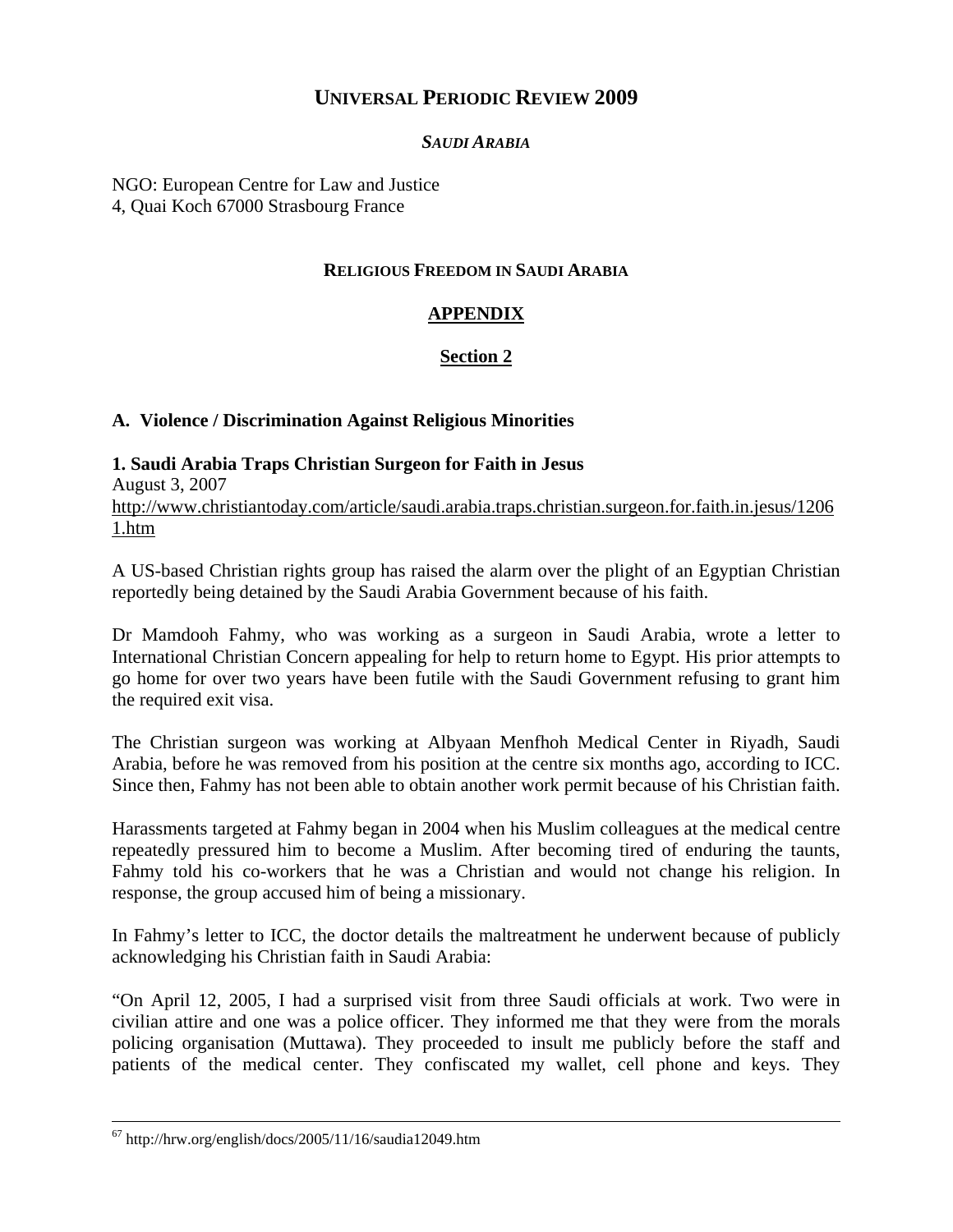handcuffed me, shacked (sic) my legs and dragged me to a waiting car, then proceeded to my residence."

Fahmy then told how the police officer allowed two civilians to raid his house and confiscate all his written and published materials.

"I was then taken to the police station … where I was formally accused of being a Christian missionary and of consuming alcoholic beverages at work," recalled the persecuted Christian doctor. "I was placed in solitary confinement for five days. After my confinement they began the interrogation process. Each time I was questioned, I was cursed and insulted. The interrogator referred to me as 'Infidel'."

After his release, Fahmy was told that his passport was now in the custody of the police.

ICC accused the Saudi Government of "leading Fahmy in circles" by promising to let him leave the country but in the end blocking his path.

# **2. Religious Police Raid Private Religious Gathering**

December 29, 2006 <http://www.state.gov/g/drl/rls/irf/2007/90220.htm>

On December 29, 2006, the mutawwa'in raided a private gathering of the Ahmadiyya religious group. Reportedly, the mutawwa'in detained 49 members, including at least 19 women and children (including a 6-month-old infant), and 14 youths. There were 25 Indians, 23 Pakistanis, and 1 Syrian. Nine other Ahmadiyya foreign workers were arrested in early January 2007. All of these individuals and their families were deported to their countries of origin. The Government claimed the group consisted of up to 150 persons and implied that the Government was concerned about the size of the gathering. In February 2007 two more Ahmadiyya guest workers were arrested in Riyadh and deported. The Government did not provide an explanation for their arrests or for the earlier deportations. There was no indication that the Ahmadiyya foreign workers, some of whom lived in the country for as long as 25 years, were guilty of breaking any laws.

#### **3. Filipino Priest Arrested and Held a Week**

October 15, 2006 <http://www.state.gov/g/drl/rls/irf/2007/90220.htm>

On October 15, 2006, the mutawwa'in raided a hall in Tabuk where a Filipino priest was preaching. The mutawwa'in confiscated Bibles and detained the priest, who was turned over to the "concerned authorities" to complete the investigation. He was released a week later.

**4. Arrested: Four Christians Found Praying at Home**  June 19, 2006 <http://www.asianews.it/index.php?l=en&art=6475&size=A>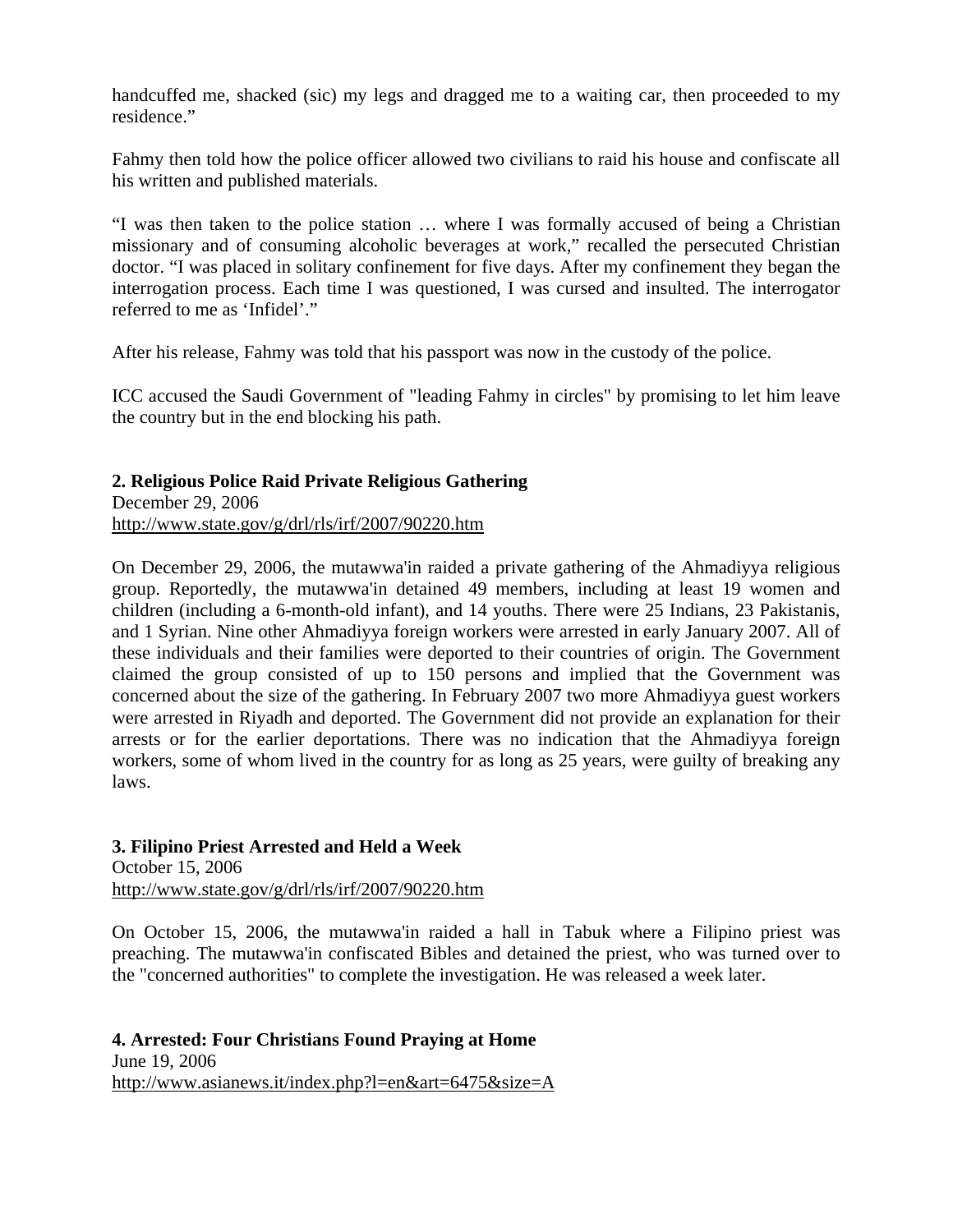The notorious Muttawa (religious police) have struck Christians in Saudi Arabia once again. According to the Compass Direct agency, on 9 June, 10 police armed with wooden clubs broke into a private residence in Jeddah, arresting four Christians of African origin who were conducting a prayer service. The two Ethiopians and two Eritreans are reportedly still detained in a prison for immigrants in Jeddah.

When the raid of the muttawa took place, more than 100 Eritrean, Ethiopian and Filipino Christians were gathered in the house in Al-Rowaise district in Jeddah. The worshippers invited the police to sit down; the latter waited for three hours until the service was over and then they arrested the four group leaders: Mekbeb Telahun, Fekre Gebremedhin, Dawit Uqbay and Masai Wendewesen. All four except the last are married. Local sources said "some police had already come two weeks earlier but they did nothing then."

A Christian who spoke with the detainees by telephone reported they were "doing fine, with okay morale." But he said he did not know how they were being treated, or whether they were undergoing interrogation. According to local sources, the incident has been reported to consular officials of the Philippines and the United States.

The government of Saudi Arabia forbids the practice of any religious other than the fundamentalist Wahhabite version of Islam. Mission and any public manifestation like carrying a Bible, a crucifix, a rosary beads and praying in public, are forbidden. The muttawa, known for their ruthlessness and violent torture practices, monitor respect for the ban,.

In recent years, thanks to international pressure, the Saudi kingdom has allowed the practice of other faiths, but only in private. However the religious police continue to arrest, imprison and torture people who practice their religion, even if they do so in private.

In the Saudi kingdom, which has a totally Muslim population, it is not permitted to build places of worship, churches or chapels. There are no exact statistics about the Christian presence, composed largely of migrant workers.

**5. Catholic priest deported after Saudi arrest**  April 13, 2006 [http://www.catholic.org/international/international\\_story.php?id=19445](http://www.catholic.org/international/international_story.php?id=19445)

A Catholic priest who was arrested in Saudi Arabia for saying Mass in a private apartment returned safely to his base in southern India April 9 after being deported by Saudi authorities.

Police arrested Father George Joshua Kanneeleth of Trivandrum Syro-Malankara Archdiocese April 5 in Riyadh, the Saudi capital, and kept him in custody until he was deported four days later, Trivandrum chancellor Father John Kochuthundiyil said.

The church official told UCA News April 11 that the deported priest was on a visit to Saudi Arabia when the country's religious police raided the apartment where he was saying Mass and arrested him. The Persian Gulf nation bans the practice of any religion other than Islam in its territory.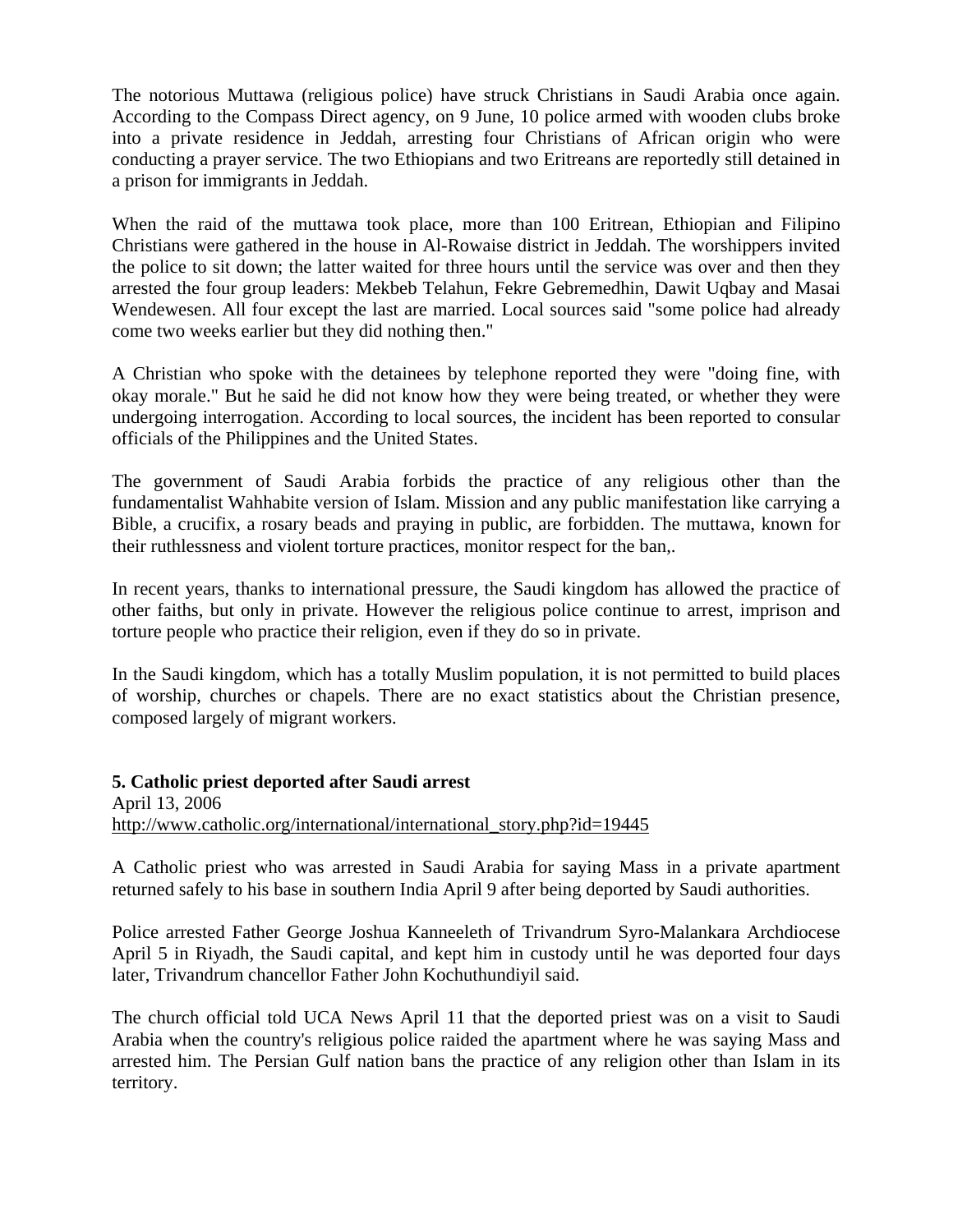"We have no complaints against the Saudi government. They treated our priest well. He was not fined," the church official said.

Father Kanneeleth, who was on a tourist visa, met and prayed with some families of the Syro-Malankara Church who work in Saudi Arabia. The Oriental-rite Catholic Church is based in the southern Indian state of Kerala.

Syro-Malankara Major Archbishop Cyril Mar Baselios of Trivandrum was not available for comment. His diocese is based in Thiruvananthapuram, formerly Trivandrum, the Kerala capital, about 2,700 kilometers south of New Delhi.

Father Kanneeleth also was not available for comment.

Jiji Thomson, principal secretary of the Kerala government's Non-Resident Keralites Association, said the Saudi government has not informed the state of the incident. The association looks after the welfare of people from Kerala working outside the state.

"Practicing a religion other than Islam in the Saudi kingdom is a crime. Severe punishment, including flogging, is given to those who break the law. I'm happy (Father Kanneeleth) is back home safely," Thomson told UCA News.

Catholics of St. Mary's Parish, where the deported priest serves, told UCA News they were pleased at their priest's safe return. "We came to know about the incident only when he returned. Thank God, he was just arrested and deported," James Mathew, a parishioner told UCA News.

Muslim youth leader Abubacker Karakkunnu told UCA News the priest's attempt to conduct prayer meetings in Saudi Arabia was either because of his "ignorance of Saudi Law or an act of misadventure." Saudi laws "are very tough," the Muslim youth explained. "A crime like this would normally attract 100 lashes, (along) with a hefty fine," he said.

**6. Raids on Filipino Christian Services**  Multiple Reports from 2006 <http://www.state.gov/g/drl/rls/irf/2007/90220.htm>

In 2006 there were also reports of several raids on Filipino Christian services in Riyadh. Mutawwa'in raided services and confiscated religious materials such as Bibles and Christian symbols but typically did not detain non-Muslims.

**7. Eight Protestant leaders arrested in Riyadh**  May 31, 2005 <http://www.asianews.it/index.php?l=en&art=3411&size=A>

Vijay Kumar, a 45-year-old Indian national from the state of Tamil Nadu, and seven other Protestant leaders were arrested by the Muttawa, Saudi Arabia's religious police.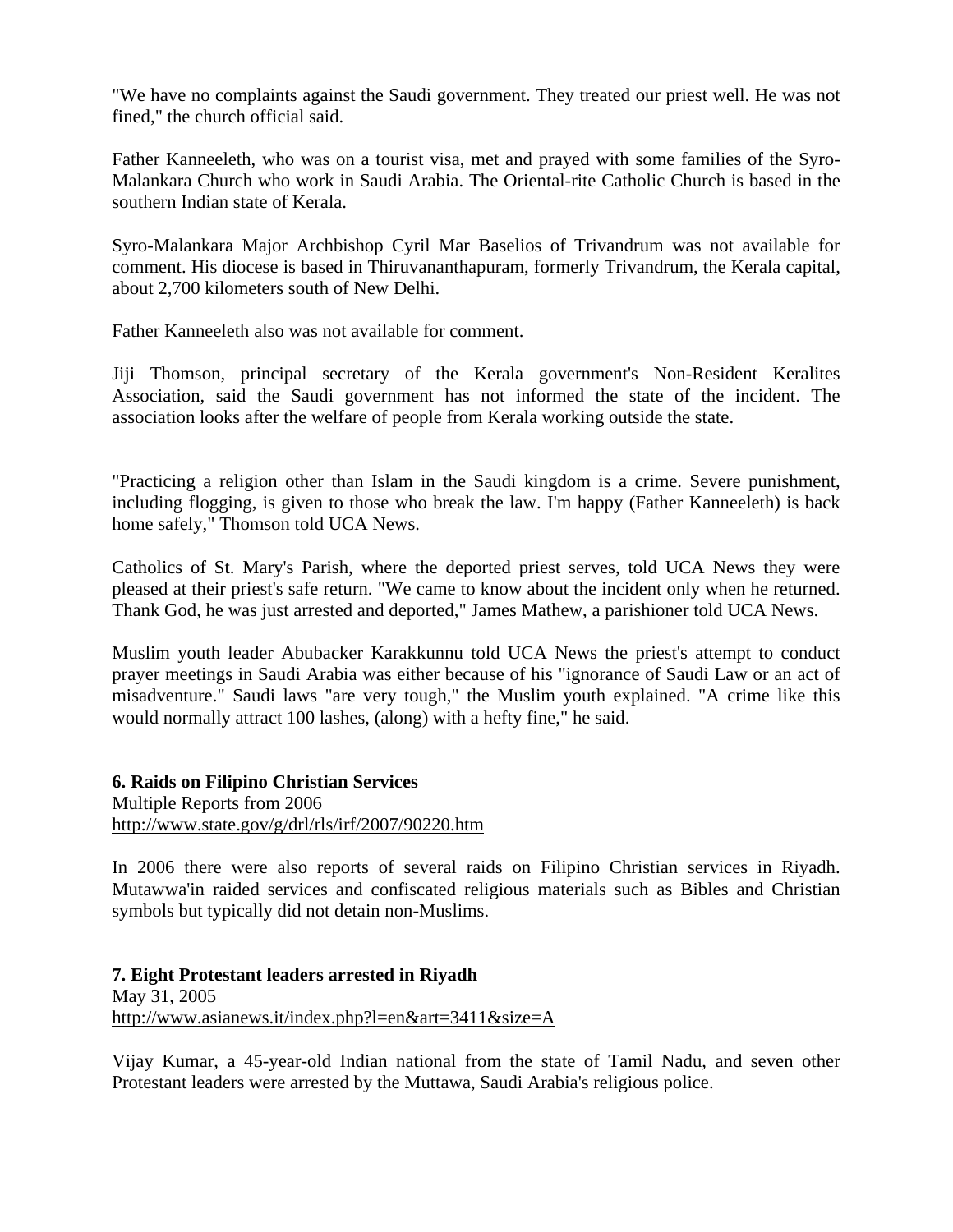Relatives and friends in Riyadh have had no news about the fate of their loved ones, nor do they know where they are detained.

AsiaNews sources in the country said that Mr Kumar was taken in by police on May 28. His arrest came in the wake of that of another Indian, Samkutty Varghese, an Evangelical Christian who had entered the country on January 26 on a tourist visa.

The Muttawa detained Mr Varghese, who was waiting for his visa to be extended, on March 9. They found him in possession of a Hindi Bible and some phone numbers, which they used to carry out other arrests.

On May 28, the religious police raided a private prayer gathering of Protestant groups in the Batha area of the Saudi capital.

Later that day, at 8 pm, the police arrived at Mr Kumar's home. They interrogated him and his wife Christy Vijay Kumar till 3 am and then took away all religious material found in the residence, the family computers and Mr Kumar himself.

All those arrested belong to Assembly of God Evangelical groups.

Ms Kumar works as a catechist and normally teaches 40 Christian children from India and Muscat in her home.

Vijay Kumar has been in Saudi Arabia since 1994 working for Al Salam Aircraft. His home has been a gathering place for Christians since 2002.

His Saudi colleagues consider him a good person and are worried for his fate. And his employer has asked the police for information about his disappearance, thus far with little success.

In Saudi Arabia, freedom of expression is banned for all religions but Islam. Every public expression of other faiths (holding a Bible, wearing a cross or a rosary, praying) are outlawed.

The religious police, which has a reputation for being uncompromising and violent, remorselessly enforces the ban.

In the last few years, international pressures have forced the Saudi royal family to relent a bit and allow non Muslim to practice their religion at least in the privacy of the home. None the less, the Muttawa continues to arrest, imprison and torture people who practice another faith. For instance, on April 23, they arrested 40 Pakistani Christians who were worshiping at home.

Saudi Arabia's economy heavily depends on foreigners, but although they are allowed to work, they are not allowed to profess their faith.

Out of a population of some 21.6 million people, foreigners are around 8 million.

Muslims represent 97.3 per cent of the total, whilst Christians constitute 3.7 per cent, almost all from India, Sri Lanka, the Philippines and Egypt. Catholics number some 900,000.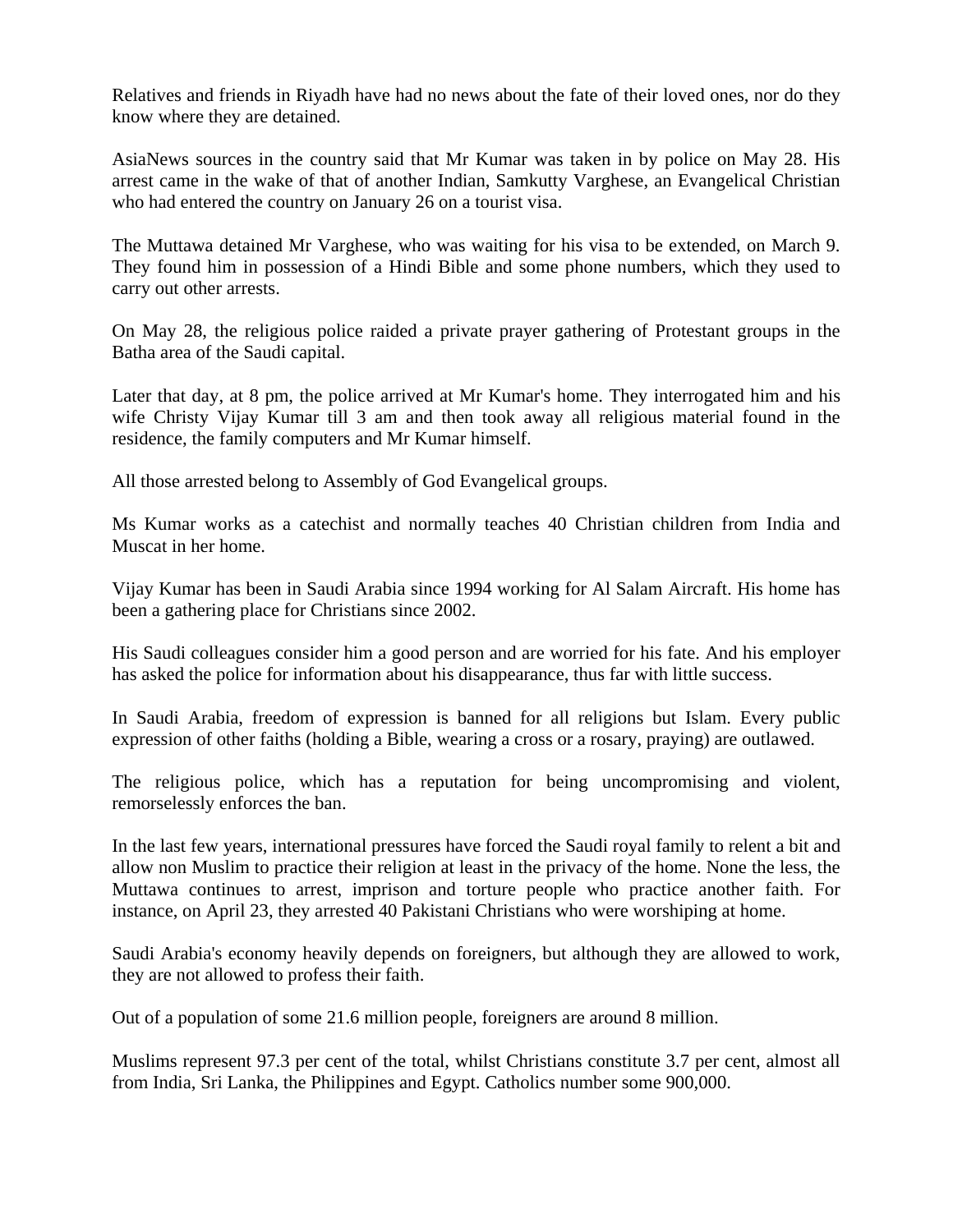In its 2004 report, the US Commission on religious freedom in the world said the Saudi kingdom was a country of particular concern.

### **8. 40 Pakistani Christians "Released" In Saudi Arabia After Church Raid**  April 26, 2005 <http://www.worthylinks.com/view/2314>

40 Pakistani Christians who were detained over the weekend in Saudi Arabia for holding a joint Catholic-Protestant prayer service have been released, news reports said Monday, April 25.

Compass Direct, a Christian news agency, quoted the Pakistan Embassy in the Saudi capital Riyadh as saying that the last two men of the group, identified as Sardar and Emmanuel, were released late Sunday, April 24. Church sources say "several carloads" of Islamic religious police forces from the Committee for the Propagation and the Prevention of Vice raided the worship meeting at a Riyadh home Friday, April 22.

Surrounding the house, the police reportedly halted the sermon being preached by a man identified only as Emmanuel. The police forces beat some of the worshippers, upsetting the furniture and breaking Christian artifacts and symbols as they searched through the house, Compass Direct claimed.

#### "WOODEN CROSS"

"The group had a wooden cross displayed at the front of the room during their prayer services, a Pakistani clergyman was quoted as saying. The police made one little girl in the congregation hold that cross, mocking her and taking photographs of her which appeared in a local newspaper the next day," the clergyman told Compass Direct, apparently on condition of anonymity for security reasons.

Saudi officials have not commented, but observing any religion other than Islam is illegal in the Kingdom.

Earlier Reuters news agency quoted newspapers as saying that a group of men, women and children were attending the service in the capital Riyadh when police raided the house. Authorities also found Christian tapes and books, which were apparently not returned to the released believers, several news reports said.

#### MANY FOREIGNERS

There are around six million foreigners in the conservative kingdom, which has a population of 23 million, including many Christians from Europe, North America, Asia and other Arab states. In a rare official rebuke of a close ally last year, Washington accused Saudi Arabia of severe violations of religious freedom.

"Freedom of religion is not recognized or protected under the country's laws and basic religious freedoms are denied to all but those who adhere to the state-sanctioned version of Sunni Islam," the State Department said in an annual report.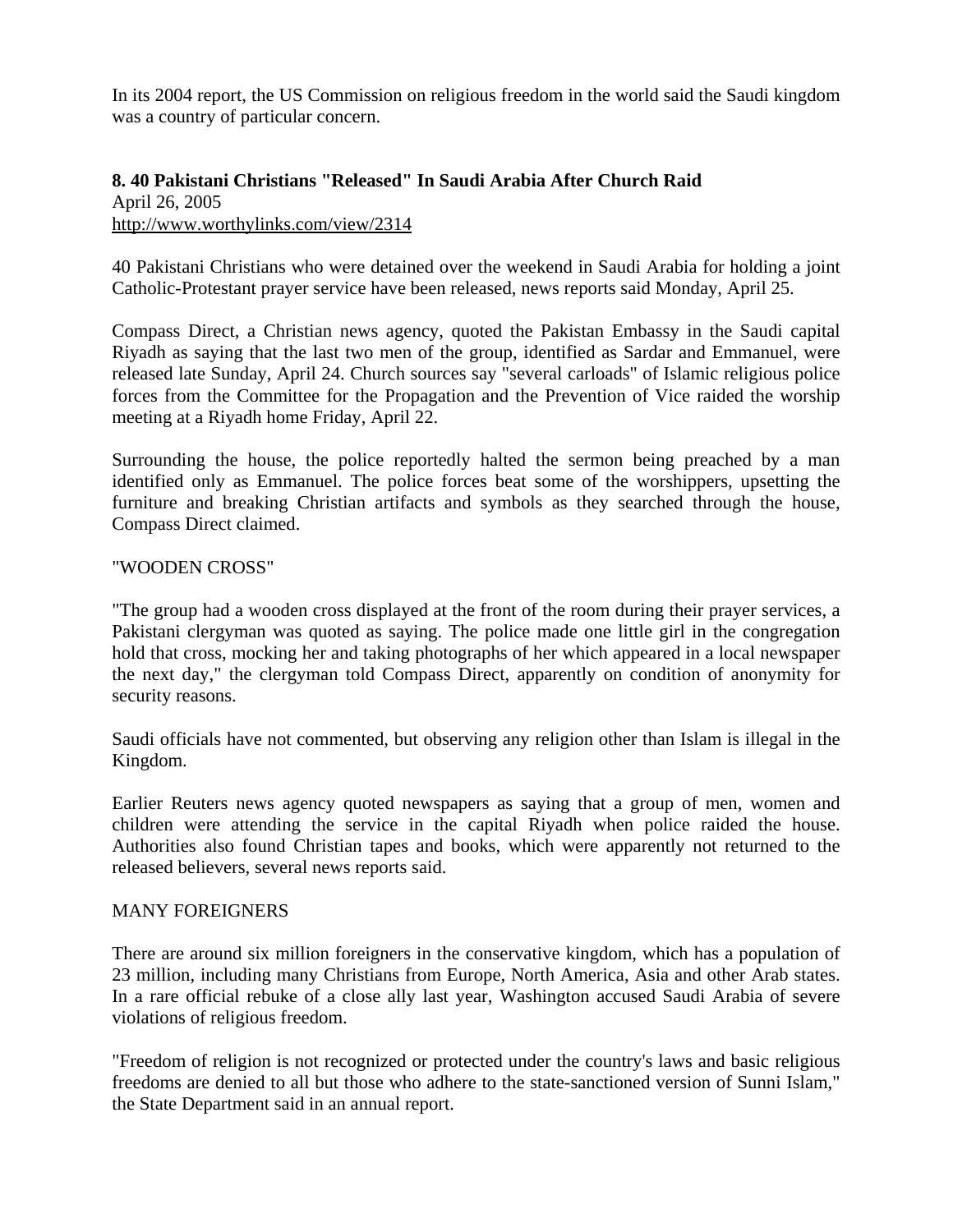Analysts say that following the September 11, 2001 attacks, which were carried out by mainly Saudis, the Gulf Arab state's religious establishment came under sharp criticism by the West for allegedly fostering militancy and intolerance of other religions. (With Compass Direct and reports from the region).

### **B. Anti-Proselytism**

#### **1. Filipino Christian Charged with Proselytizing**  October 2006

<http://www.state.gov/g/drl/rls/irf/2007/90220.htm>

In October 2006 police arrested a Filipino Christian man in Jeddah and falsely charged him with drug possession. The police later dropped those charges and then formally charged him with proselytizing. He was detained for 8 months, received 60 lashes, and deported in May 2007.

### **2. Ten months in jail and 300 lashes for Christian prisoner O'Connor**  October 27, 2004 [http://www.asianews.it/index.php?l=en&art=1776#](http://www.asianews.it/index.php?l=en&art=1776)

On October 20, a Saudi court in Deerah near Riyadh sentenced Brian Savio O'Connor, a Indian Christian resident in Saudi Arabia, to ten months in prison and 300 lashes for selling "alcoholic beverages", this according to Middle East Concern (MEC), an organisation dedicated to the fate of Christians in the Middle East that has been monitoring the case of the Protestant man from the south-eastern Indian state of Karnataka.

Mr O'Connor has been incarcerated in Olaya prison since March 25 after the Muttawa, the Saudi religious police, abducted him from home and tortured for 24 hours in a mosque.

He was later charged with preaching Christianity, selling alcohol, drug use and possession of pornographic videos. He has always denied the charges, but has acknowledged leading Bible studies in his home for expatriate Christians after the authorities published information in the local press whereby non-Muslims could practice their religion at home. In practice, religious freedom does not exist in the country except for Muslims and any religious activity outside Islam is considered a felony.

In his October 20 court hearing, the judges found him guilty of selling alcohol but did not mention any of the other charges: drug use, evangelisation and, after September 15, possession of pornographic videos.

After reading the sentence, the court asked Mr O'Connor if he accepted this decision. He declined thus appealing the decision. He was warned that under Saudi law the higher court would most likely increase the sentence if it, too, found him guilty.

During the hearing Brian asked why the religious police who arrested him were not present as had been announced at the previous hearing. He was told that they had given their statement at a private hearing.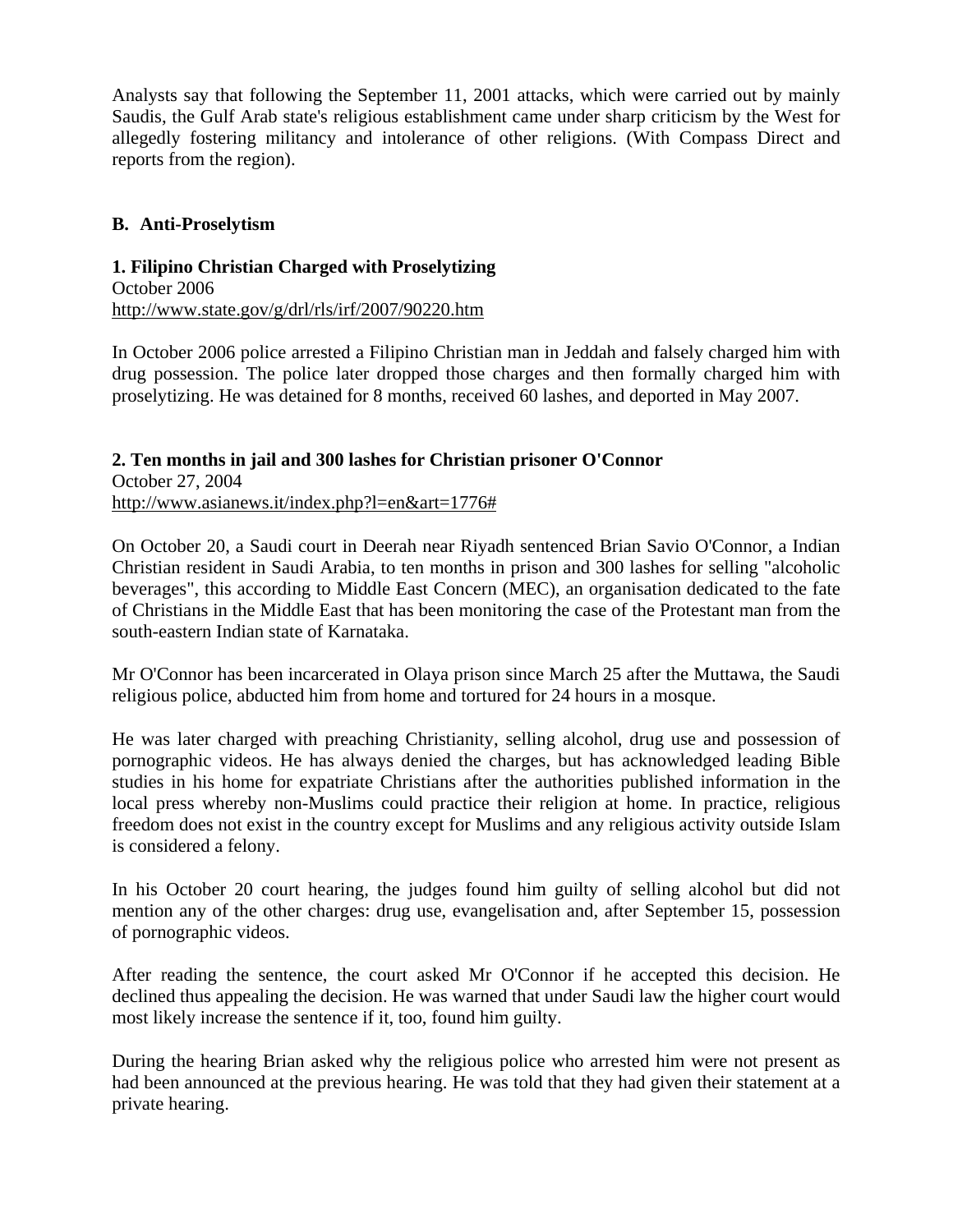According to the MEC and Mr O'Connor's family, the Muttawa did a good job at trumpeting up the alcohol charges. He was found in possession of banknotes—whose serial number the Muttawa had taken down—that had been used by an agent paid by the police to purchase the alcohol.

MEC sources claim that the O'Connor file has now moved to the "Departure" section of Olaya prison indicating that he might be expelled from the country after Ramadan.

Following the Court's decision, Indian activist John Dayal wrote an appeal to Saudi King Fahd bin Abdulaziz al-Saud asking him to "give clemency to O'Connor" and urge the Saudi government to "release this Indian citizen who has already suffered much".

"We are sure," Mr Dayal said in the letter, that "we will not be disappointed in this appeal for mercy and justice in the name of universal brotherhood, human dignity and the friendly relations between the two countries, India and Saudi Arabia."

John Dayal is the President of the All India Catholic Union (which represent India's 16 million Catholics) and the Secretary General of the All India Christian Council, one of India's major ecumenical Christian organisations. AsiaNews and other Catholic websites (see www.stranocristiano.it) have followed the O'Connor case and promoted an awareness campaign on his behalf.

In the letter to the Saudi king, Dayal states that O'Connor's "employers have declared that the allegations against their employee are not valid" even though it is accepted that he is a practicing Christian.

According to Dayal, Mr O'Connor's arrest, his experience in jail and now his sentence have caused "deep concern" amongst Indian Christians. "Brian," Dayal wrote, "has no criminal record at home or abroad, and has been arrested, we feel, just for his religious convictions." (LF)

### **C. Anti- and Forced Conversions**

### **1. Application of the Apostasy Law in the World Today**  July 3, 2007 [http://www.barnabasfund.org/News/archives/article.php?ID\\_news\\_items=294](http://www.barnabasfund.org/News/archives/article.php?ID_news_items=294)

[*excerpt*]

In Saudi Arabia the Qur'an is the state constitution and *shari'ah* the legal system The strict Wahhabi interpretation prohibits the public practice of any other religion than Islam in the Arabian Peninsula.

In categorizing offences and deciding punishments, judges in Saudi Arabia are guided by vaguely-worded laws and general principles of Islamic jurisprudence, which are subject to different interpretations by different jurists. For example, it is the judge who decides what constitutes apostasy. In a 1992 case brought against a Saudi Shi'ah Muslim, 'Abd al-Karim Mal al-Allah, it was reported that the judge told the accused: "Abandon your rejectionist beliefs or I will kill you". The discretionary powers of the judge are further enhanced by the secrecy of court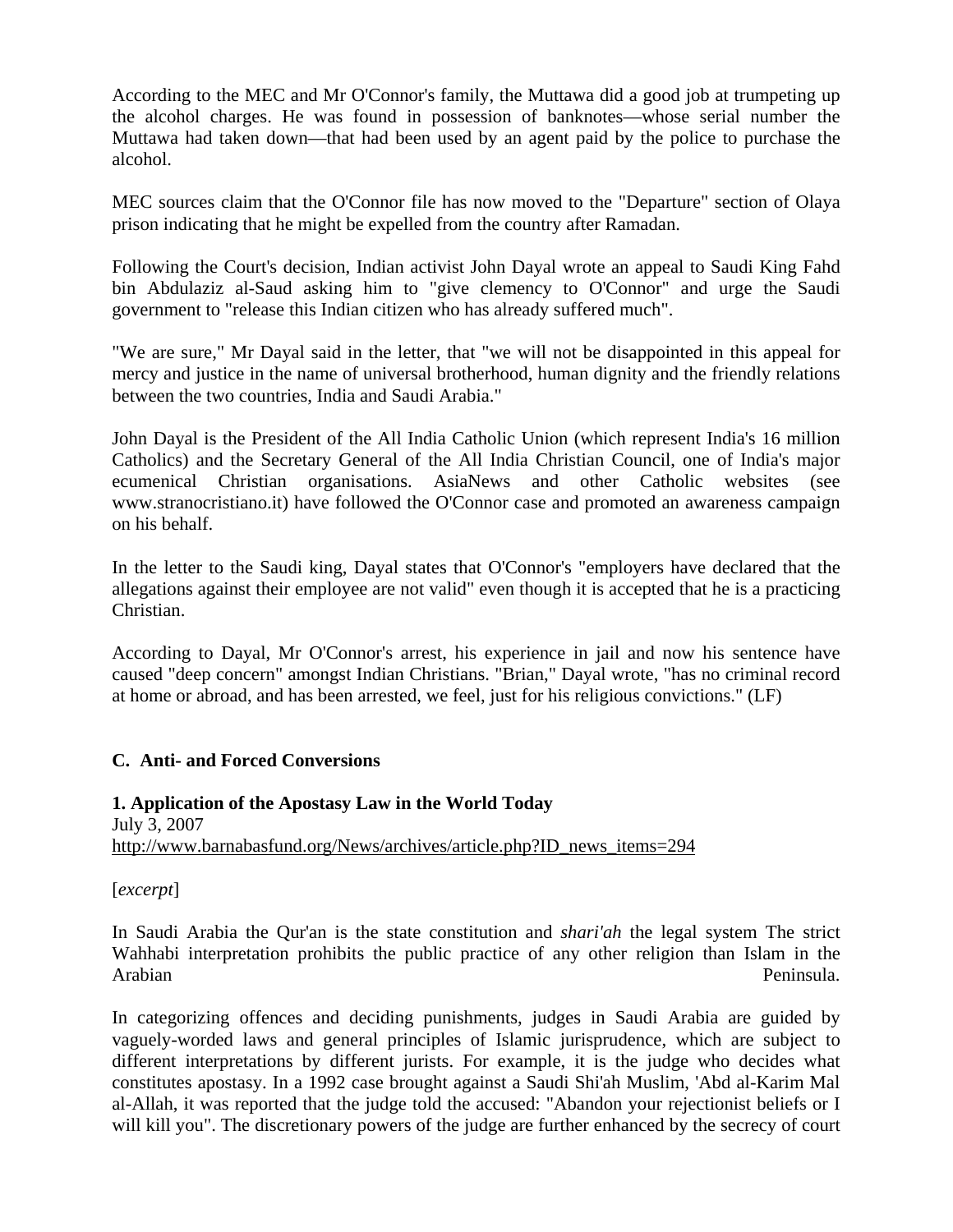proceedings, which protects judges from legal challenges by defence lawyers.

In Saudi Arabia, the absence of any debate on the death penalty is due to the threat of the imposition of the death penalty itself on anyone taking the initiative to start such a public debate, as only the state has the authority to declare on such issues. Anyone who embarks on such a debate is liable to be branded an apostate or of being one of the "corrupt on earth", both crimes liable to capital punishment.

### **2. Saudi Citizen Arrested for Converting from Islam to Christianity**  May 2007

<http://www.state.gov/g/drl/rls/irf/2007/90220.htm>

In May 2007 the U.S. consulate general in Jeddah received a report that a Saudi citizen was arrested, later released, and then rearrested because he had converted from Islam to Christianity. He also claimed that security forces had tortured him. The consulate general received information that he was scheduled for a trial, but no further information was available at the end of the reporting period.

#### **3. Saudi Arabia: 7 of jailed Christians released**

June 8, 2005 [http://www.asianews.it/index.php?l=en&art=3469&size=A#](http://www.asianews.it/index.php?l=en&art=3469&size=A)

Seven Christians who had been under arrest for their faith were freed this afternoon. The condition for their release was to sign a renunciation to religious practice, which they had been carrying out privately in their homes, as permitted by law.

Of the 7 released, 6 were part of the group of Protestants (8 in all) who had been arrested last May 28 in an extensive raid carried out by the Muttawa (religious police) in Riyadh. The other is Samkutty Varghese, another Indian Protestant, in jail since March: the police had used his address book to track down the other Christians.

According AsiaNews sources close to Mr Kumar, one of the released prisoners, their release took place today, June 8, around 3:30 p.m. local time, after having signed a document in which they renounced to the prayer sessions and religious practices that they had been carrying out for some time in their homes.

On May 28, the religious police raided a private prayer gathering of Protestant groups in the Batha area of the Saudi capital. Later that day, at 8 pm, the police arrived at Mr Kumar's home and interrogated him and his wife. They then took away all religious material found in the residence, the family computers and Mr Kumar himself. More or less the same method was used to make the other arrests all in the same day.

Vijay Kumar has been in Saudi Arabia since 1994 working in production control for Al Salam Aircraft. His home has been a gathering place for Christians since 2002. In Saudi Arabia, freedom of expression is banned for all religions but Islam. Every public expression of other faiths (holding a Bible, wearing a cross or a rosary, praying) is outlawed. The religious police,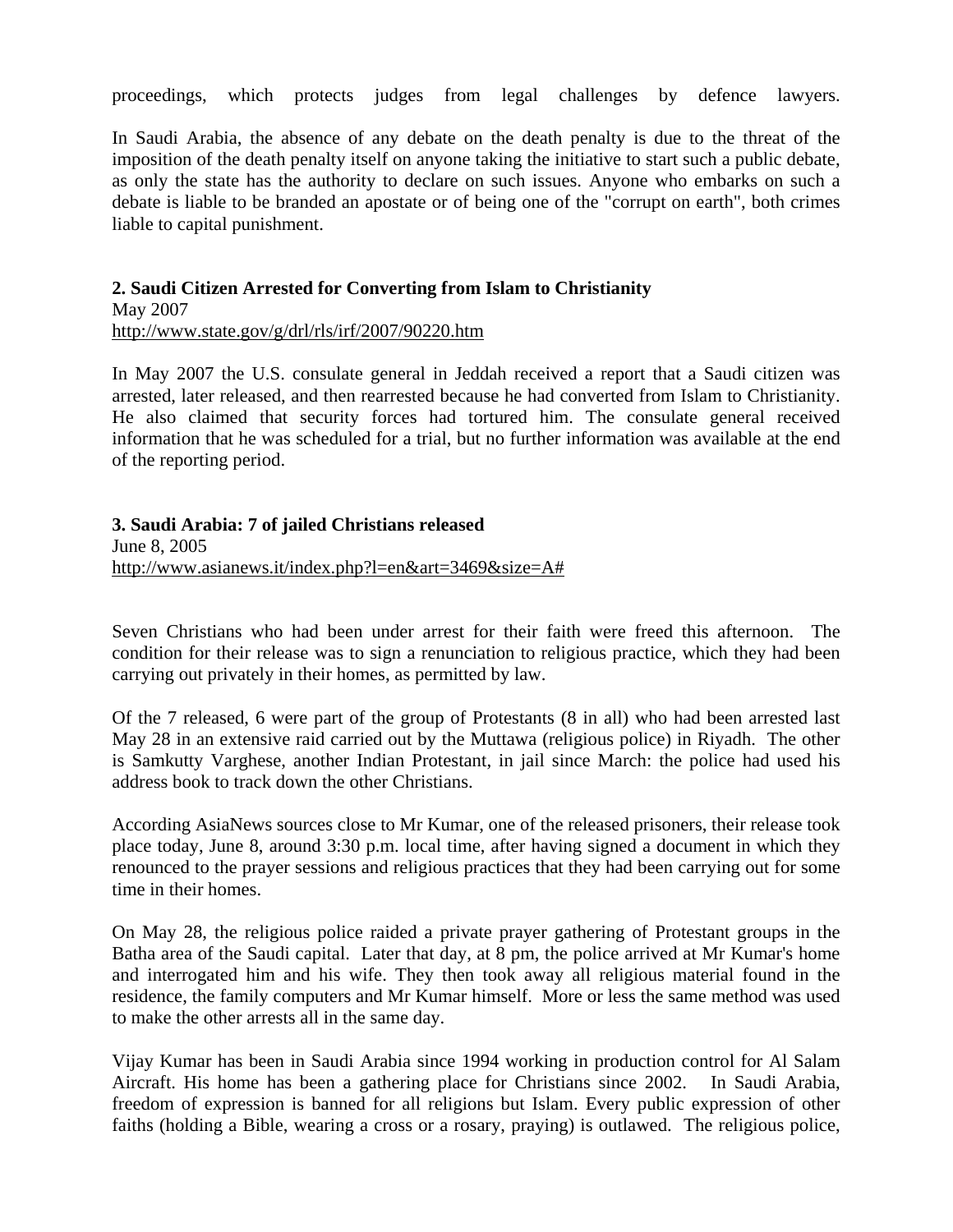which has a reputation for being uncompromising and violent, remorselessly enforces the ban. In the last few years, international pressures have forced the Saudi royal family to allow non-Muslim to practice their religion at least in the privacy of the home. None the less, the Muttawa continues to arrest, imprison and torture people who practice another faith even if privately.

Local sources refer to telephone calls from the prison according to which "the first 3 days were the worst" for the Christian prisoners, who were subjected to all kinds of abuse. Then, "when the 8 were divided into different cells, things went better." Two other Christians are still being held in jail by police for "further investigations."

Four of the released have been repatriated to India, while Kumar is waiting to know what the future holds for him and his family. The decision will be made by his employer, in agreement with Saudi authorities, by the end of the week. The hope is, according to the same sources close to Kumar, that he be allowed to stay in Riyadh: "There is nothing for him and his loved ones in India at the moment and finding a new job would not be easy."

### **4. Saudi Christian convert arrested and jailed**

December 17, 2004 <http://www.asianews.it/view.php?l=en&art=2134>

Jeddah (AsiaNews) A Saudi citizen converted to Christianity has been arrested and jailed. Emad Alaabadi was taken into custody last November 29, at Hofuf, a town in eastern Saudi Arabia, but the news was reported only a few days ago by the International Christian Concern (ICC), a Washington-based human rights group. AsiaNews local sources have confirmed the report, and also say that he "is not the only Saudi Christian in jail at the moment: there are also others".

According to news obtained by ICC, other Christians at least 3 or 4 – appear to have been arrested along with Emad. The presence of Christians in Saudi prisons had also been confirmed by Brian O'Connor, in an interview with AsiaNews. Brian Savio O'Connor is a Protestant Indian who was deported from Saudi Arabia after being tortured and held in prison for "having preached Christianity". Upon his return to India, O'Connor told AsiaNews that "there are still many other Christians that need your help in Saudi prisons".

Last November 29, Amad was intercepted by the Muttawa, Saudi religion police, while he was driving his children home from school. The police escorted them home and then took Amad to the local prison. Later he was transferred to Jeddah, were he is currently imprisoned. On December 4, he managed to contact his mother, who lives in Australia, by telephone, to let her know what had happened and where he was. The mother reported that he sounded very weak: ICC said that the Muttawa agents probably tortured the Christian-faith Amad to reconvert him to Islam.

Alaabadi is 30 years old and has 4 children. He became Christian 2 years ago, but it is not known to what denomination he belongs.

Fundamentalist Wahhabi Islam is the only expression of religion allowed in Saudi Arabia. There is no religious freedom in the country, even if Saudi officials have been tolerating the private practice of other religions. However, the Saudi religion police, the Muttawa, continues to persecute Christians in their homes where they meet to pray.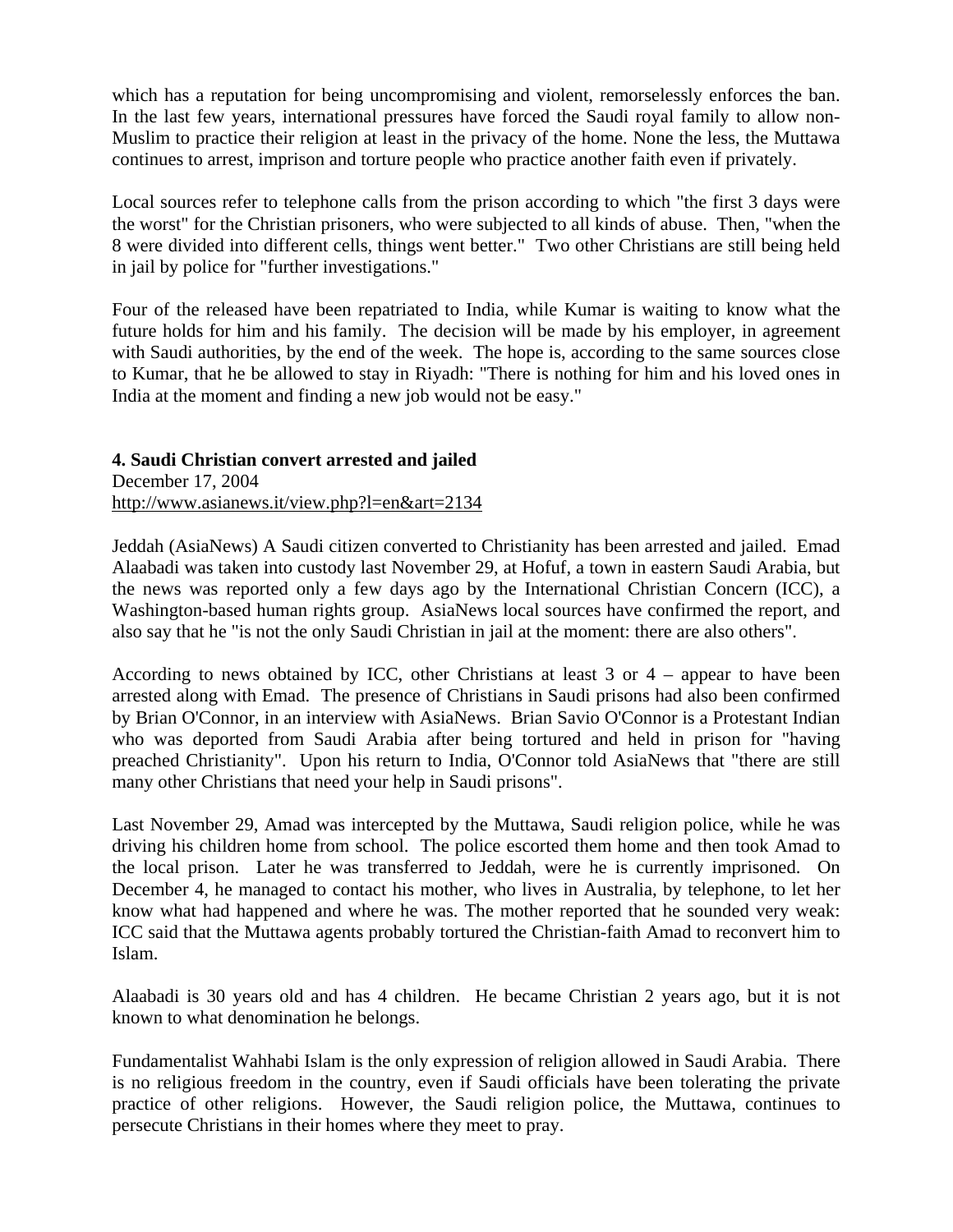The construction of churches or chapels is not allowed in the country. Muslims make up 93.7% of the Saudi population of 21.6 million people. Christians, who are almost entirely foreigners, account for 3.7% of the population. There are 800,000 Catholics. There are no exact figures on the number of Saudi Christians. (LF)

### **D. Blasphemy**

**1. Saudi Arabia: Stop Trials for 'Insulting' Islam**  May 13, 2008 <http://hrw.org/english/docs/2008/05/13/saudia18816.htm>

Courts in Jeddah should dismiss cases against a Saudi web critic and a Turkish barber charged with "insulting" Islam, an unequivocal violation of freedom of expression protected under international law, Human Rights Watch said today.

The Saudi man used his website to criticize the religious police while the Turkish barber is accused of cursing the name of God.

"Criminalizing speech on grounds that it is insulting might appease some people, but it violates the fundamental human right of free speech," said Sarah Leah Whitson, Middle East director at Human Rights Watch. "The Saudi government uses these laws primarily to silence its critics."

On May 5, the prosecution service in Jeddah charged Ra'if Badawi with "setting up an electronic site that insults Islam," and referred the case to court, asking for a five-year prison sentence and a 3 million riyal (US\$800,000) fine. Unknown persons have hacked Badawi's website multiple times, and have published his phone numbers, work address, and a threat on the hacked site: "Oh you retard, you are in the land of Muhammad, peace be upon him. Underline 'Muhammad' with a thousand lines before a thousand swords are put above your neck!" Prosecutors have not investigated the hackers or the death threats against Badawi.

The prosecution service had detained Badawi in March 2008 for one day to interrogate him about his website, which he uses to detail abuses by the Saudi religious police and to question the predominant interpretation of Islam. After being threatened with arrest for his online activities and receiving personal threats of physical harm, Badawi fled Saudi Arabia two weeks ago.

"Saudi assertions of increased freedom of expression ring hollow in light of the systematic silencing of critics who dare to speak their minds publicly," Whitson said.

In a second case, the Mekka appeals court on May 1 upheld Sabri Bogday's death sentence issued on March 31, 2008 for "cursing the name of God." Bogday, a Turkish national who had worked in Jeddah for 11 years as a barber, allegedly insulted God during an argument with a Saudi client and an Egyptian neighbor. Bogday, who did not have a lawyer in court, denied cursing God, but the three judges of the lower court regarded the testimony by the Saudi and the Egyptian witnesses as sufficient proof that Bogday had committed the crime of apostasy, or defection from Islam.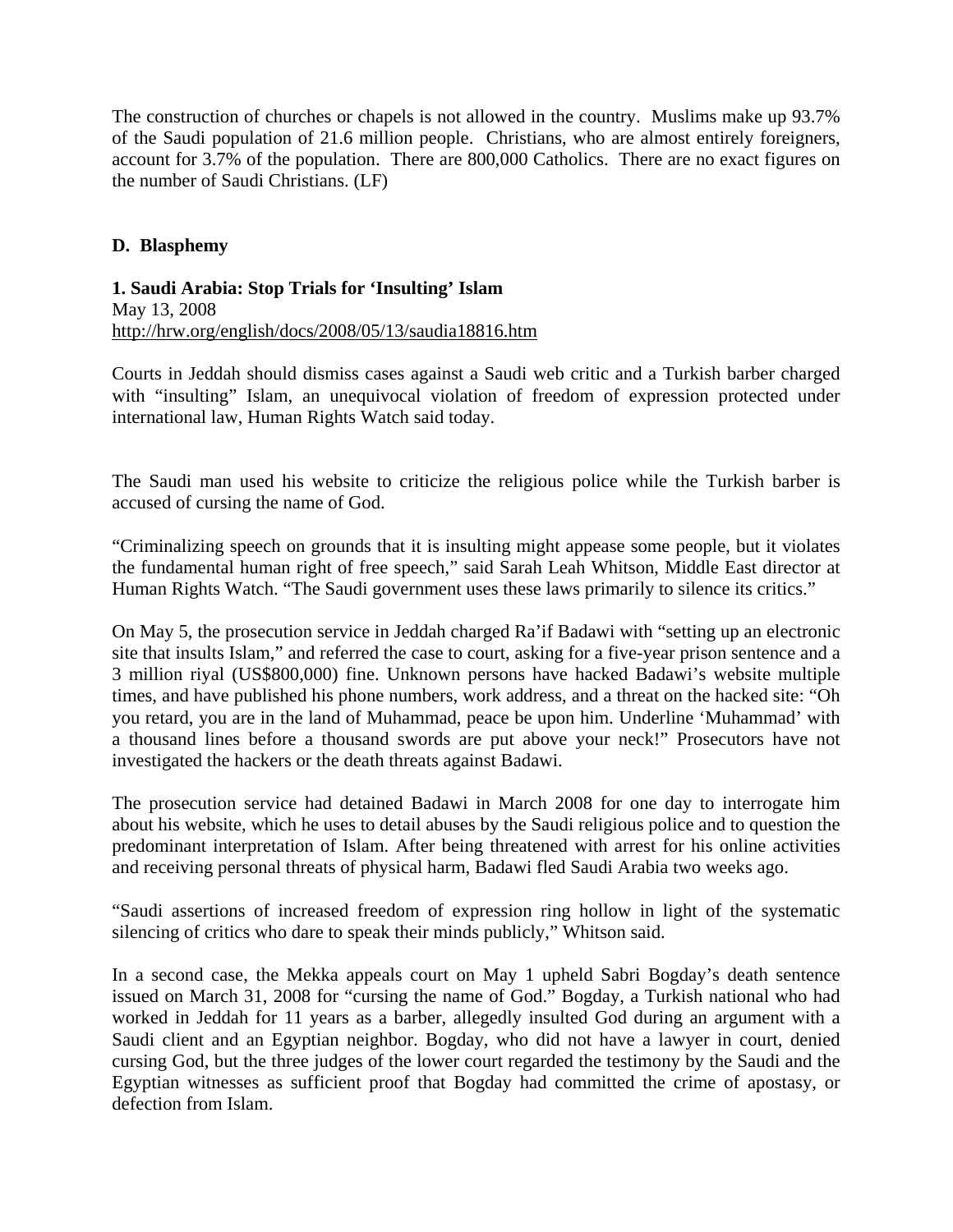"The charges, conviction, and sentence against Bogday show the dangers of criminalizing speech on the grounds that it's offensive," Whitson said. "There's no good reason to believe that criminal penalties for insulting God or religion either prevent such insults or restore the alleged damage done to the reputation of religion or God."

Although the existence of blasphemy laws make some forms of insult to religion an offence, human rights bodies have called for their abolition, and as a minimum that they be narrowly defined so they are compatible with international human rights law on free speech. "Cursing God" does not meet this test and should not be a criminal offence, Human Rights Watch said.

Saudi Arabia does not have a penal code, and the crimes of "insulting Islam" or "cursing God" are not precisely defined. Prosecutors and judges in Saudi Arabia frequently attach a criminal charge to an act they consider criminal without citing the legal basis for such a charge. International human rights law requires that the law, in particular one establishing criminal offences, be sufficiently precise to enable an individual to regulate his conduct appropriately.

International human rights law also protects freedom of expression. The government may only ban limited types of speech such as that which immediately and directly incites violence, but the government may not impose criminal sanctions for the expression of thoughts or opinions, merely because they are deemed offensive.

Saudi Arabia frequently convicts persons for alleged insults to religion. Hadi al-Mutif, who belongs to the minority Isma'ili creed in Shia Islam, remains on death row for allegedly insulting the Prophet Muhammad with two words in 1993; a court convicted teacher Muhammad al-Suhaimi in 2004 of insulting religion for his unorthodox views expressed in a classroom; teacher Muhammad al-Harbi was found guilty of blasphemy in 2005; and a different court charged Rabah al-Quwai'i with apostasy for internet writings in 2005.

# **2. Saudi Arabia: Teachers Silenced on Blasphemy Charges**

November 17, 2005 <http://hrw.org/english/docs/2005/11/16/saudia12049.htm>

A Saudi court has sentenced a high school chemistry teacher to more than three years in prison and 750 lashes for talking to his pupils about his views on a number of current topics, such as Christianity, Judaism and the causes of terrorism.

In Qassim province, north of Riyadh, the prosecution department pressed blasphemy charges against Muhammad al-Harbi, labeling the teacher an "apostate," after his students and fellow teachers filed legal complaints against him. The judge in the case, `Abdullah Dakhil, reportedly accused the teacher of "trying to sow doubt in a student's creed." On Saturday, a court in Bukairia banned him from teaching and sentenced him to 40 months in prison and public flogging of 750 lashes.

"Despite recent education reforms, the Saudi government is imprisoning schoolteachers for having open discussions with their students," said Sarah Leah Whitson, Middle East director at Human Rights Watch. "As long as schoolteachers face persecution for doing their job, Saudi children will lose out."